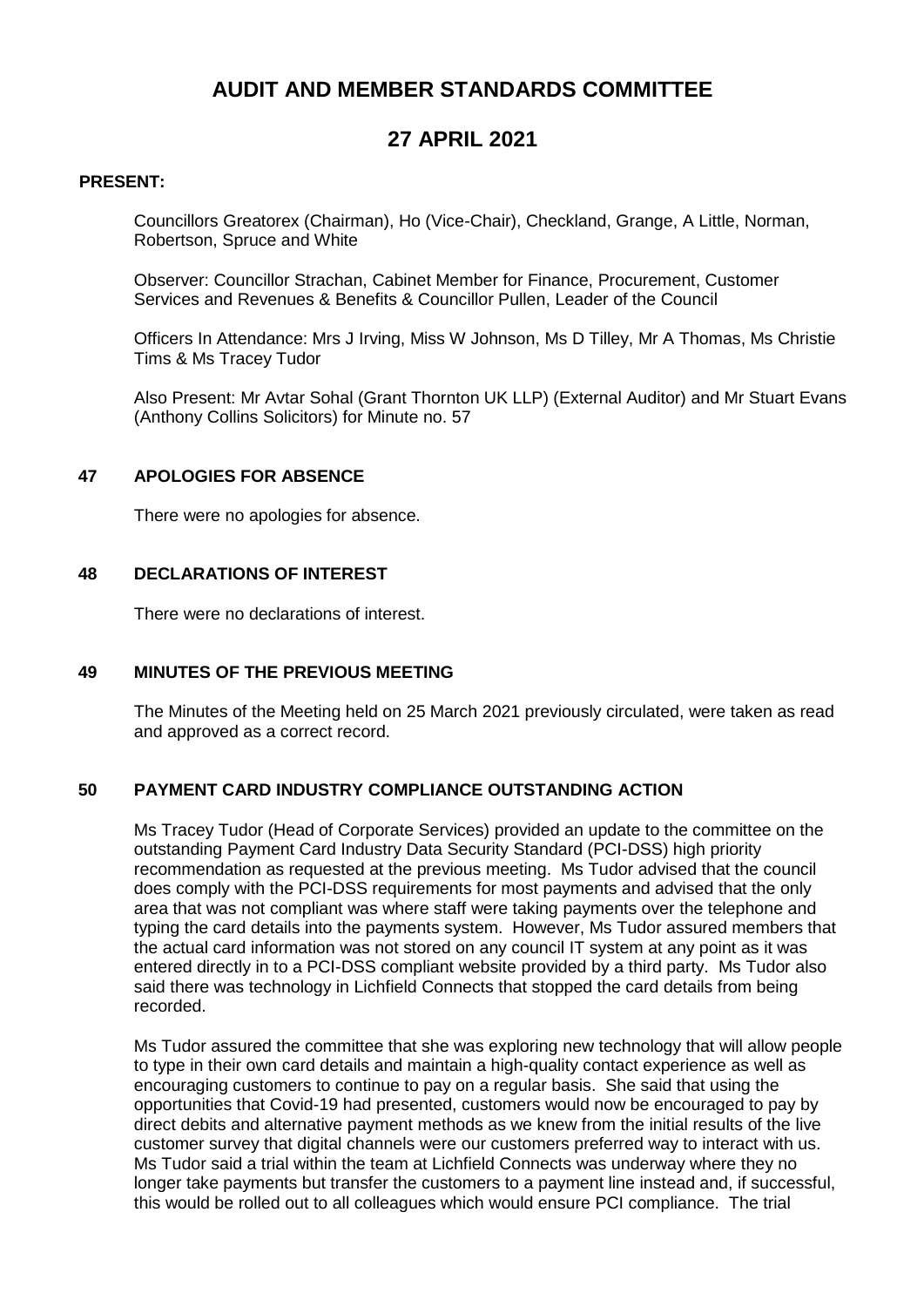underway showed that of the 198 phone interactions in the first week 73% did not need intervention from staff and customers were either successfully transferred to the payment line or encouraged to use the website therefore mitigating the risk further.

Ms Tudor advised that a new finance system, a payments solution and a new telephone platform were all being shaped as part of the Digital Strategy which had a target delivery date of December 2021 following which the council would re-apply to become recognised as being PCI-DSS compliant.

**RESOLVED:** The Committee noted the update.

### **51 ANNUAL GOVERNANCE STATEMENT**

Mr Anthony Thomas (Head of Finance & Procurement) delivered a presentation on the key points of the final draft version of the Annual Governance Statement for 2020/21 and consideration was given by members. Mr Thomas explained that any relevant authority must each financial year conduct a review of the effectiveness of the system of internal control and prepare and approve an Annual Governance Statement. He explained that the Annual Governance Statement enables the council to explain to the community, service users, tax payers and other stakeholders its governance arrangements and how the controls it has in place manages risks of failure in delivering its outcomes. He stated the current committee were best placed to endorse the Statement as it related to the year 2020/21 and the committee had received all relevant information on internal control and governance throughout the financial year. Mr Thomas stated that the figures relating to the gender pay gap were not yet available for 2020/21 and so the AGS would need to be updated when these figures were available and the final version will be included in the Statement of Accounts. He explained that this Annual Governance Statement would then be signed by the Leader and Chief Executive and will ultimately form part of the 2020/21 Statement of Accounts.

Mr Thomas said that current best practice required a Local Code of Corporate Governance for 2021/22 to be produced also based on the seven core principles. Mr Thomas summarised and discussed the principles and explained that the drafting of the Annual Governance Statement takes place over the whole financial year and involves his team gathering and assessing the implications of the views of Internal Audit, an annual review of the effectiveness of Internal Audit, the views of the External Auditors, the views of the Head of Paid Service (Chief Executive), Monitoring Officer and himself as Section 151 Officer.

For 2020/21 the only one significant weakness on governance or internal control was highlighted in relation to the proposed disposal of an area of public open space. He said the findings and proposed actions from the independent investigation would be reported to this committee in due course. He was happy to report there had been no additional significant weaknesses in governance or internal controls highlighted.

It was noted that due to team pressures the Leader had not been provided with a draft of the Annual Governance Statement prior to its consideration by the committee, however, this had since been rectified.

Members asked questions and highlighted additional information for inclusion in relation to the approach to safeguarding in contracted-out services such as leisure centres, engagement as part of the sustainable physical activity and sports opportunities for the district options appraisal, the number of responses to the budget consultation, reference to the public open space weakness in the consultation section and the number of members that attended the Member Training Event. Mr Thomas agreed to provide answers to the questions raised and to update the draft Annual Governance Statement to take account of the committee's feedback.

In the Code of Corporate Governance at Appendix B, members commented that some of the outcomes were aspirational rather than reflecting the current position. It was agreed to update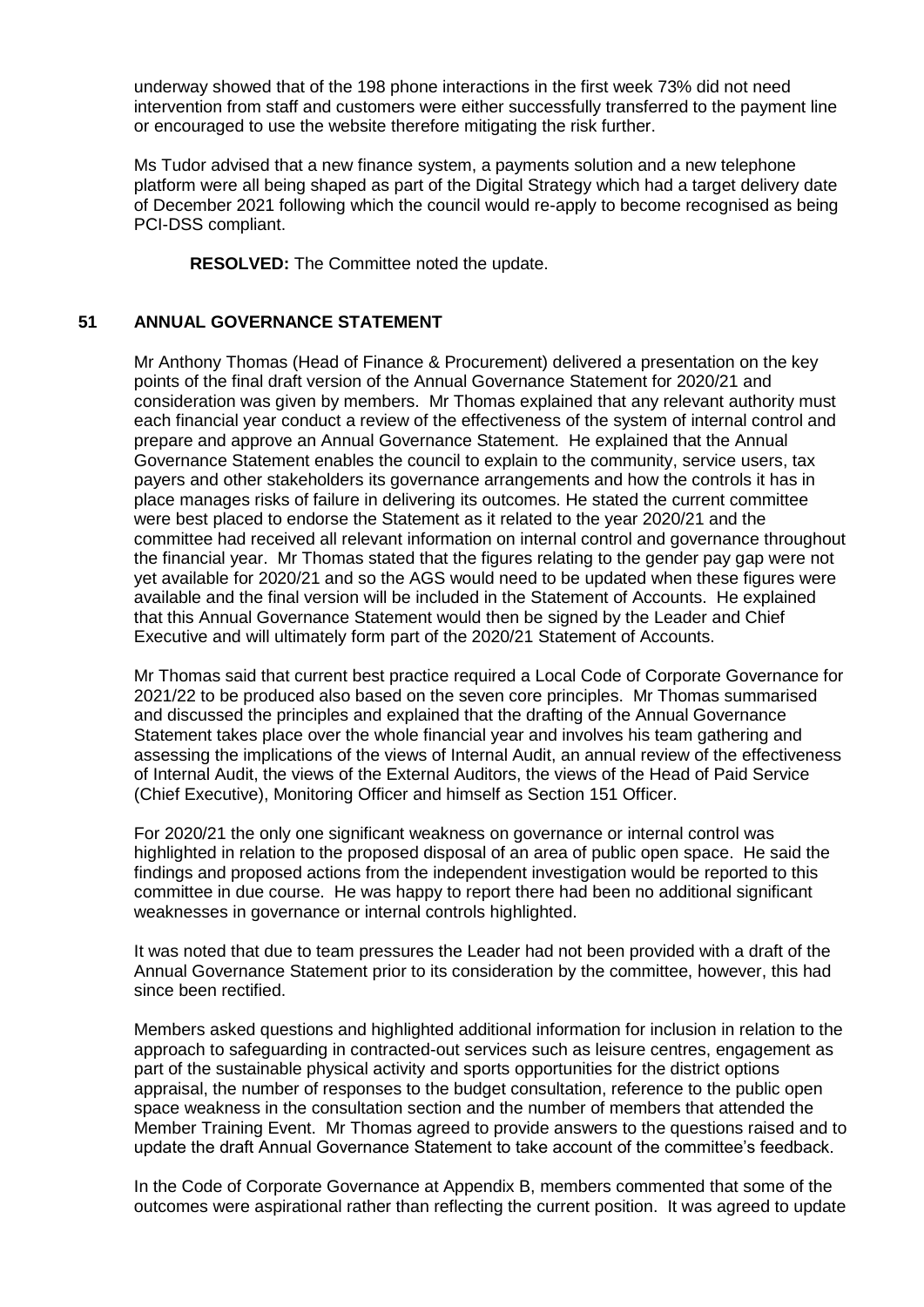the narrative in relation to confidential reports to reflect that in addition to justification, reasons should also be provided.

Councillor Grange believed that the Annual Governance Statement portrayed the position as overly positive and did not take into account a number of known significant governance weaknesses. However, Councillor White highlighted that although there were a couple of well documented issues these should not detract from the overall strong governance position of the Council.

Members raised the issue that the delegation was to the current Chair of the committee and the Chair and membership of the committee could change at Annual Council. It was noted that the changes to the Annual Governance Statement (excluding the Gender Pay Gap information for 2020/21) and Local Code of Corporate Governance were to be agreed prior to Annual Council.

**RESOLVED:** (1) The Committee reviewed and approved the draft Annual Governance Statement that will form part of the 2020/21 Statement of Accounts at Appendix A; (2) The Committee agreed to delegate authority to the Chair of the Committee and the Head of Finance & Procurement to make further minor amendments to the Annual Governance Statement prior to the inclusion of the final version in the 2020/21 Statement of Accounts; (3) The Committee reviewed and approved the Local Code of Corporate Governance 2021/22 at Appendix B.

## **52 ANNUAL REPORT FOR INTERNAL AUDIT (INCLUDING YEAR-END INTERNAL AUDIT PROGRESS REPORT)**

Mr Anthony Thomas (Head of Finance & Procurement) presented the Internal Audit Annual Report (including results for Quarter 4 to 31 March 2021). Mr Thomas said this detailed the work completed during 2020/21 being 18 audits which equated to 94% of the plan achieved at year-end with a customer satisfaction score of 4.2 (29 issued and 24 (83%) returned) compared to the target of 4.0 or more. Mr Thomas said performance against other KPI's had been affected due to allowing service areas to concentrate on business critical service delivery responding to Covid-19 which had resulted in exceeding timescales set as targets within the KPI's but no material matters of fraud or irregularity had been reported during the year.

A summary of the reports issued were included in Appendix 01 and members noted that the total open actions as at January 2020 were 24 high and 206 medium but had gone down to 10 high and 67 medium as at 31 March 2021. The committee members requested a detailed list of the outstanding 10 high priority actions and Mr Thomas agreed to provide this to the committee. This was noted but the progress to date was commended in the current circumstances.

**RESOLVED:** The Committee noted the Internal Audit's Annual Report including results for the quarter to 31 March 2021 and asked that performance measures continue to be reviewed by the new Internal Audit Manager to see if they remain appropriate.

## **53 RISK MANAGEMENT UPDATE**

Mr Anthony Thomas (Head of Finance & Procurement) presented the Risk Management update as at March 2021 and highlighted the changes made since the committee's last risk management update received in February 2021:-

• The current score in SR4 had been increased from 6 to 9 to account for the increasing likelihood of there being a failure to meet governance and/or statutory obligations;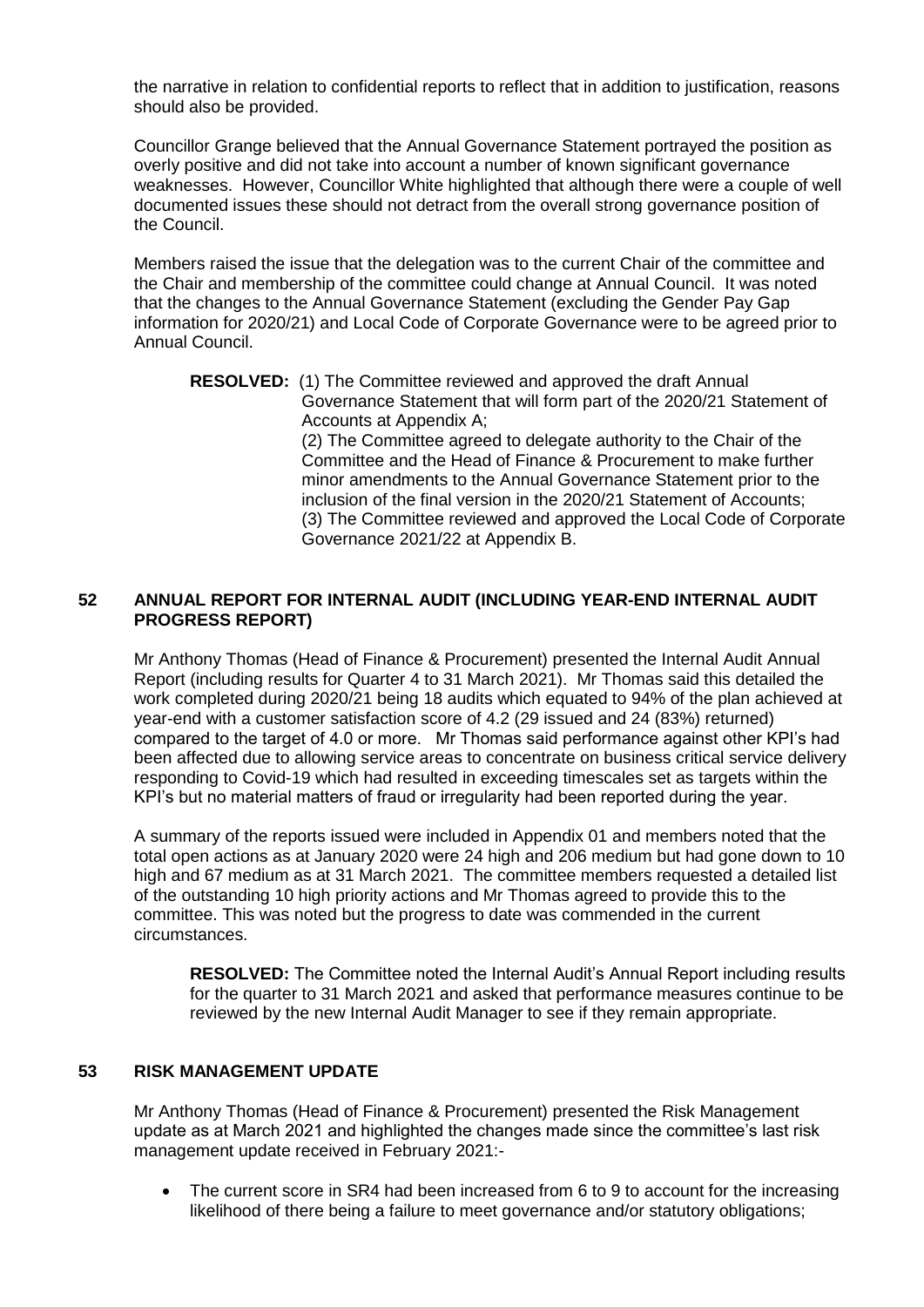- An additional strategic risk, SR8 (failure to safely, securely and legislative compliantly deliver the May 2021 Elections due to having to run them during pandemic conditions) had been upgraded from an "other horizon scanning risk" to a strategic risk;
- An additional strategic risk, SR9 (Council strategic leadership compromised by the change in Chief Executive) had been upgraded in part from an "other horizon scanning risk" to a strategic risk;
- Updates to mitigating controls, actions and lines of assurance had been updated on the register where applicable;
- "Other horizon scanning risks" arising at March 2021 which were not strategic risks currently but needed a watching brief had also been updated at the end of the register. (The change to procurement as a result of leaving the EU had been removed as there has been minimal changes to EU practice so SR8 and SDR9 had been upgraded from a scanning risk).

**RESOLVED:** The Committee noted the Internal Audit's Risk Management update and received assurance on the actions taking place to manage the Council's most significant risks.

## **54 CHAIR OF THE AUDIT COMMITTEE'S ANNUAL REPORT TO COUNCIL**

The Chairman, Councillor Greatorex, introduced his Annual Report which CIPFA had recommended that Audit Committees produce. Councillor Greatorex said it set out to promote the role and purpose of the committee and detailed the committee's performance, an evaluation on whether the committee is continuing to meet its terms of reference and document how the committee adds value. The member and officer attendance was highlighted for the year and a summary of the training undertaken, as well as a summary of the sources of assurance that the committee received during 2020/21 notably, internal and external audit/inspection, financial management, risk management and corporate governance. The Chairman asked members to note and endorse the contents thereof which would be circulated to all Councillors.

**RESOLVED:** The Committee noted and endorsed the proposed Annual Report 2020/21 and it was agreed that the Chair of the Audit & Member Standards Committee circulate the report to all Councillors. A vote of thanks was given to the Chairman for his excellent chairmanship throughout the year.

## **55 REVIEW OF THE EFFECTIVENESS OF THE AUDIT & MEMBER STANDARDS COMMITTEE**

Members received a report on the annual self-assessment of the Audit & Member Standards Committee effectiveness from Ms Christie Tims, Head of Governance & Performance/Monitoring Officer. Ms Tims stated that the report also set out a review that incorporated the key principles set out in CIPFA's Position Statement which were essential factors in developing an effective Audit Committee. She advised that the responses to the 2021 knowledge and skills self-assessment had been fed into the assessment and members were asked to consider it.

Ms Tims said that last year the actions had been to produce a Chair's Annual Report to Council which was included in this agenda and to receive training on Governance, Internal Audit, Counter Fraud and Treasury. She advised that this action was still outstanding as, due to Covid-19, this had not been possible and will need to be carried out in the training plan going forward for 2021/22. Discussions then took place with regard to the appointment of an Independent Member on to this committee. The current committee unanimously agreed that there was already a diverse skillset in the current membership and therefore there was no reason to appoint an Independent Person at this time, however, if the current membership were to change a review would be needed.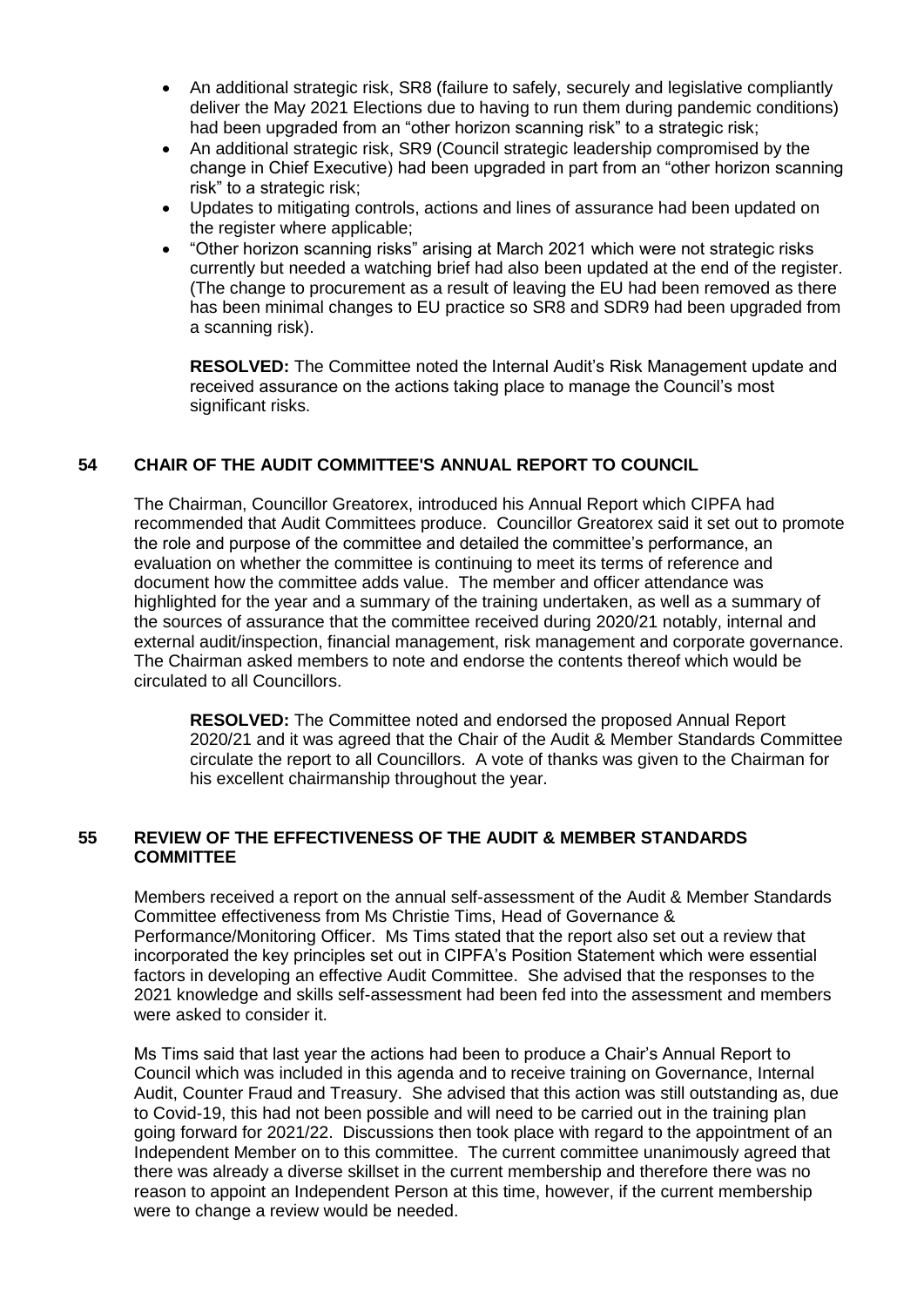**RESOLVED**: The Committee considered the attached self-assessment checklist and endorsed the actions to improve its effectiveness.

### **56 ANNUAL AUDIT FEE LETTER**

The Annual Audit Letter was presented by Mr Avtar Sohal from Grant Thornton setting out a variation to the external audit fee for 2020/21. Mr Sohal explained the reasons for the increase in the fee which had increased by £22,500.00. He referred to the major changes which had taken place over the last couple of years and set out the expected fees impact, the need for which had recently been acknowledged by both the Redmond Review and MHCLG's subsequent response. Mr Sohal referred to the additional work and the new audit requirements for 2020/21 which was due to the new NAO Code. He explained that there will have to be more extensive reporting and a new set of key criteria had been set covering governance, financial sustainability and improvements in economy, efficiency and effectiveness.

Although there was an increase in fees to enable Grant Thornton to achieve the financial reporting standards expected, the committee asked if any lobbying to the Treasury was being done to help with the higher costs. Mr Thomas stated that there was frustration echoed throughout the financial/audit sphere and a lot of questions had been asked regarding having to comply with some of the requirements set i.e. Property, Plant & Equipment - is this really local government activities?

**RESOLVED:** The Committee noted the Annual Audit Fee Letter 2020/21 for Lichfield District Council and accepted that the environment had changed for all External Auditors.

## **57 INVESTIGATION REPORT IN RELATION TO THE DISPOSAL OF PUBLIC OPEN SPACE - LAND AT LEYFIELDS & NETHERSTOWE, LICHFIELD**

Mr Stuart Evans, Legal Director of Anthony Collins Solicitors presented his Investigation Report in relation to the disposal of public open space land at Leyfields and Netherstowe, Lichfield and summarised the complaints, the legal position, and his findings and recommendations as follows:-

- (1) To ensure best consideration in all future contracts that reference should be made where time has elapsed to the need for a fresh valuation report being obtained.
- (2) To have in place a check list for the disposal of land. It is noted that there is now a new draft disposal of land and property assets policy in place and paragraph 5 specifically deals with open space land.
- (3) To have a checklist for land disposal that provides an audit trail of decision making and actions that are required to be taken.
- (4) To put in place an appropriate document signing process and sealing system that provides evidential proof that contracts have been appropriately signed and sealed where required and that signing of all procurement documentation should be supervised by a legal officer/monitoring officer.
- (5) To review whether there is a need for a decision review trigger to be written into the Constitution when there is either a period of time between Cabinet sign-off or the implementation of that decision or a change in Cabinet membership. This would deal with the issue where, for example, there has been a change in land value or central government policy on a particular matter.
- (6) Relevant professional input into the signing off of all reports and all decisions; that all Cabinet reports are signed off by the Section 151 Officer and Monitoring Officer.